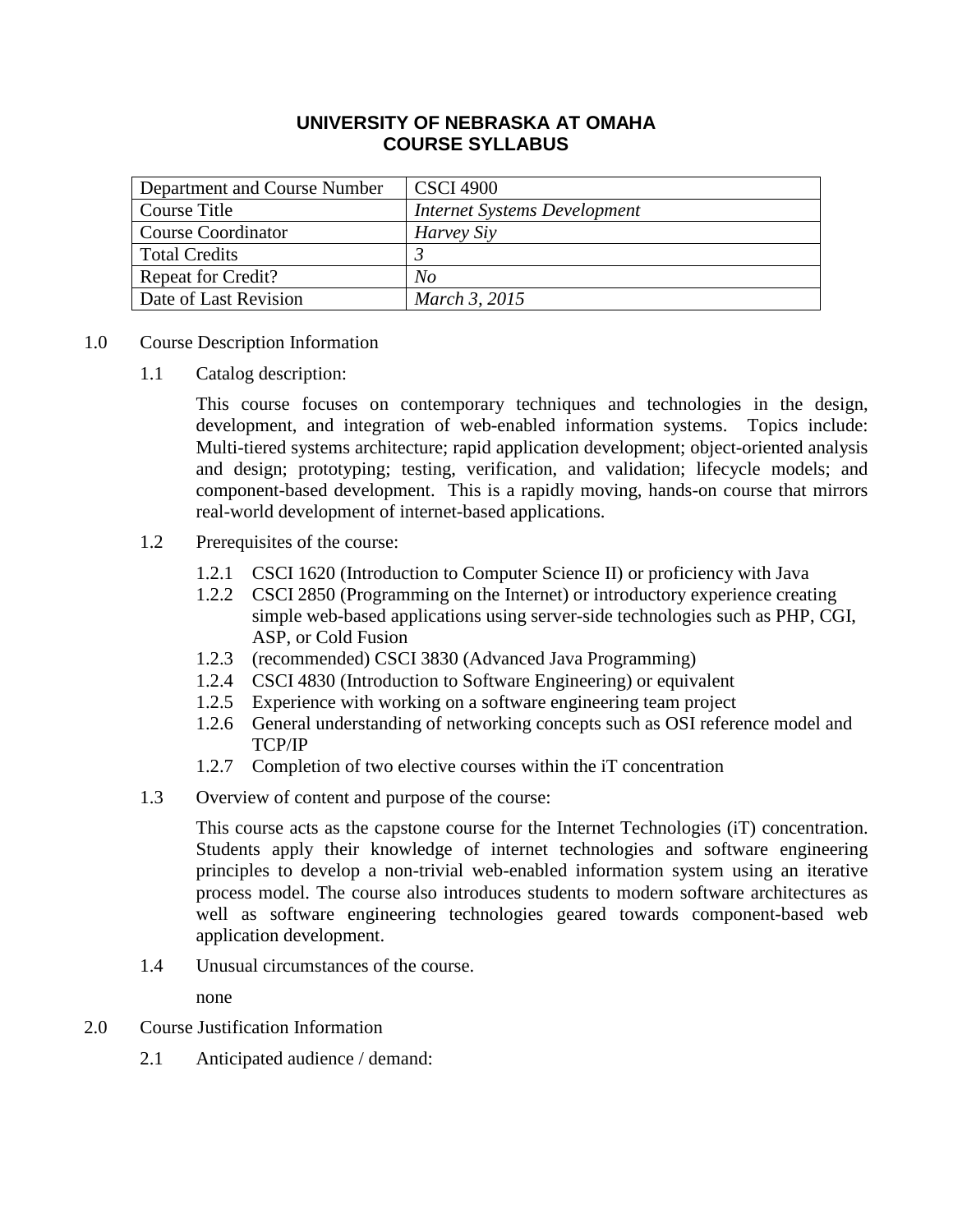Students pursing either a BSMIS or BSCS degree with the Internet Technologies (iT) concentration who have achieved senior standing.

- 2.2 Indicate how often this course will be offered and the anticipated enrollment: Yearly
- 2.3 If it is a significant change to an existing course, please explain why it is needed: n/a
- 3.0 List of performance objectives stated in learning outcomes in a student's perspective:
	- 3.1 Manage change in the context of distributed systems development & maintenance;
	- 3.2 Define appropriate architectures for distributed applications systems and the infrastructure supporting them;
	- 3.3 Apply appropriate methodologies for distributed systems development;
	- 3.4 Conduct analysis, design, and implementation using an object-oriented paradigm; and
	- 3.5 Create Internet-based, distributed systems.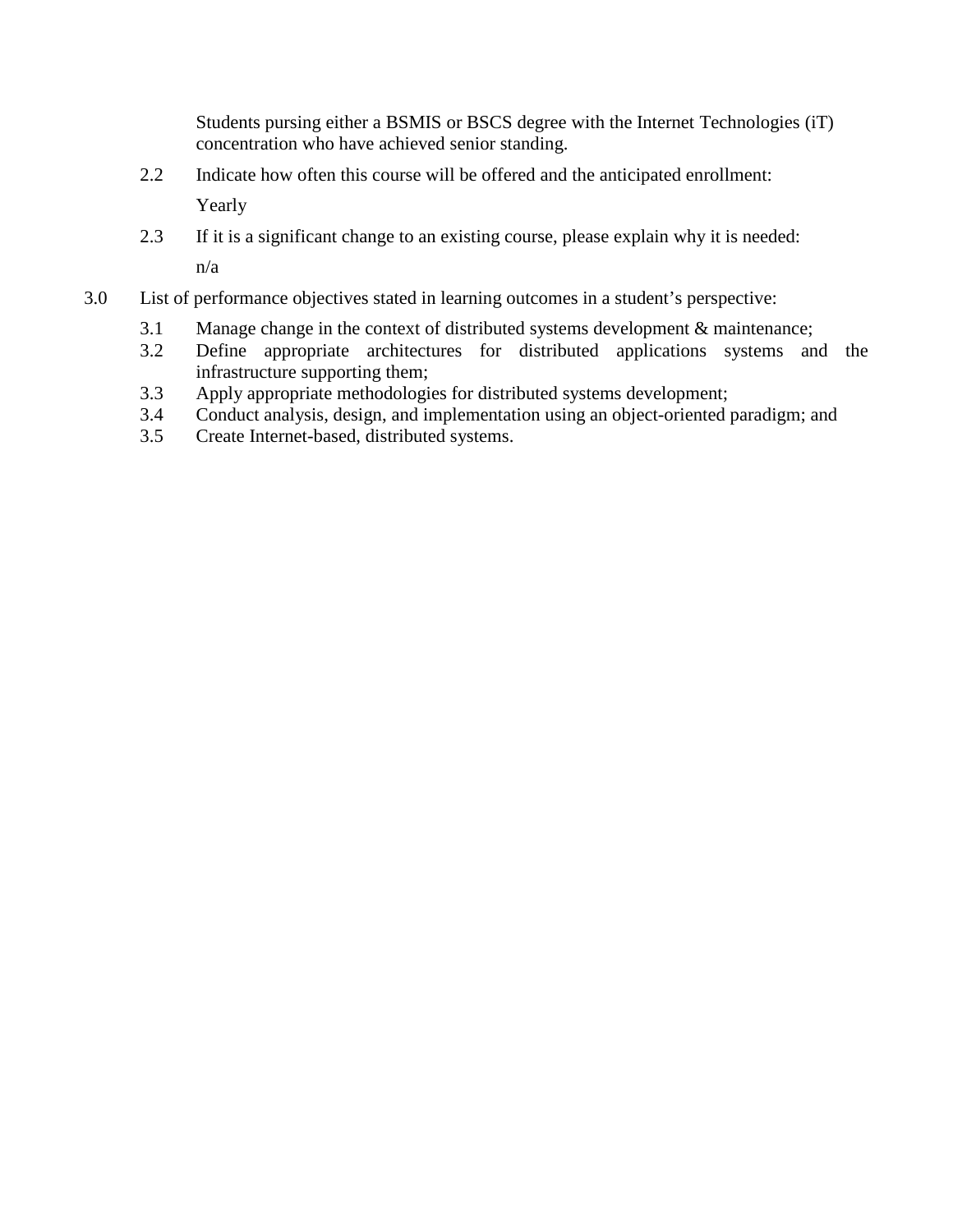- 4.0 Content and Organization Information
	- 4.1 List the major topics central to this course:
		- 4.1.1 Introduction
			- 4.1.1.1 Introduction : Speed, change, and integration: the impact of current trends on systems development.
			- 4.1.1.2 Technical Architectures
			- 4.1.1.3 Multi-tiered Architecture
			- 4.1.1.4 Client-server systems
			- 4.1.1.5 Internet-based architecture
			- 4.1.1.6 Object-based architecture
		- 4.1.2 Middleware
			- 4.1.2.1 Distributed Services
			- 4.1.2.2 Integration
			- 4.1.2.3 Web services
			- 4.1.2.4 Application Servers
		- 4.1.3 Methodology
			- 4.1.3.1 Scrum
			- 4.1.3.2 Other agile methodologies
		- 4.1.4 Object-oriented technologies
			- 4.1.4.1 Object-oriented analysis
			- 4.1.4.2 Object-oriented design
			- 4.1.4.3 Unified Modeling Language
			- 4.1.4.4 Use cases
			- 4.1.4.5 Test-driven development
		- 4.1.5 Modern Enabling Technologies
			- 4.1.5.1 Java EE
			- 4.1.5.2 Web Services & Service Oriented Architectures
			- 4.1.5.3 Mobile Computing
			- 4.1.5.4 Component Models
			- 4.1.5.5 Web Frameworks
			- 4.1.5.6 Message-oriented Middleware
			- 4.1.5.7 UI Frameworks
			- 4.1.5.8 Persistence Frameworks
- 5.0 Teaching Methodology Information
	- 5.1 Methods:

The course will employ a variety of teaching methods including lectures and hands-on guided projects. Assignments will include a combination of individual and group components. The course may be team taught by two or more professors.

5.2 Student role:

The student will attend lectures, participate in discussions, complete programming assignments, evaluate a web programming framework (e.g. Struts, Spring, etc) and complete both individual and group elements of a semester project.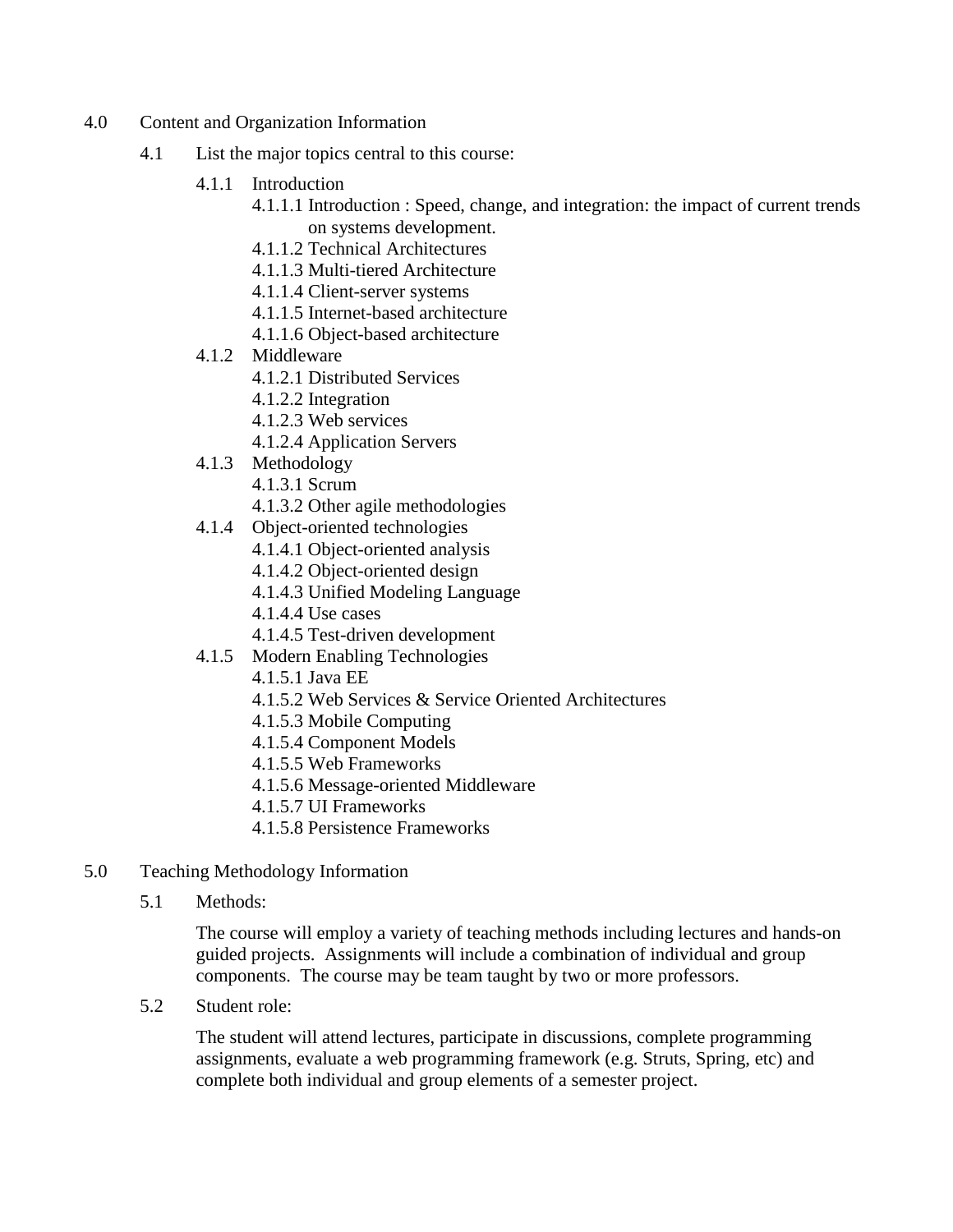- 6.0 Evaluation Information
	- 6.1 Describe the typical types of student projects that will be the basis for evaluating student performance:

Students will work on a capstone systems development project throughout the semester. The project will be broken down into a number of modules that reflect the topics covered in the course, but will also draw on material learned in the prerequisite courses.

6.2 Describe the typical basis for determining the final grade (e.g. weighting of various student projects):

| Component         | Grading |
|-------------------|---------|
| Exams             | 20%     |
| Homework          | 30%     |
| <b>Final Exam</b> | 20%     |
| Project           | 30%     |

6.3 Grading type:

| <b>Percent</b> | <b>Grade</b> | <b>Percent</b> | <b>Grade</b>  |
|----------------|--------------|----------------|---------------|
| $97 - 100$     | $A+$         | $76 - 78$      | $C+$          |
| $92 - 96$      | A            | $72 - 75$      | $\mathcal{C}$ |
| $89 - 91$      | $A-$         | $69 - 71$      | $C-$          |
| $86 - 88$      | $B+$         | $66 - 68$      | $D+$          |
| $82 - 85$      | B            | $62 - 65$      | D             |
| $79 - 81$      | $R_{-}$      | $59 - 61$      | $D-$          |
|                |              | $0 - 58$       | F             |

## 7.0 Resource Material Information

- 7.1 Textbooks and/or other required readings used in course:
	- B. Basham, K. Sierra, B. Bates. Head First Servlets and JSP. O'Reilly Media, 2008.

*This book is anchored in the Sun Certified Web Component Developer exam which emphasizes core concepts of Internet systems development and Servlet/JSP containers.*

*Additionally, students will be assigned readings drawn from the current bibliography or similar sources.*

- A. Fox and D. Patterson. Engineering Software as a Service: An Agile Approach Using Cloud Computing. Strawberry Canyon, LLC, 2014.
- 7.2 Other student suggested reading materials: None
- 7.3 Current bibliography and other resources:

Students will read industry white papers, tutorials, and on-line discussion forums on subjects related to this course.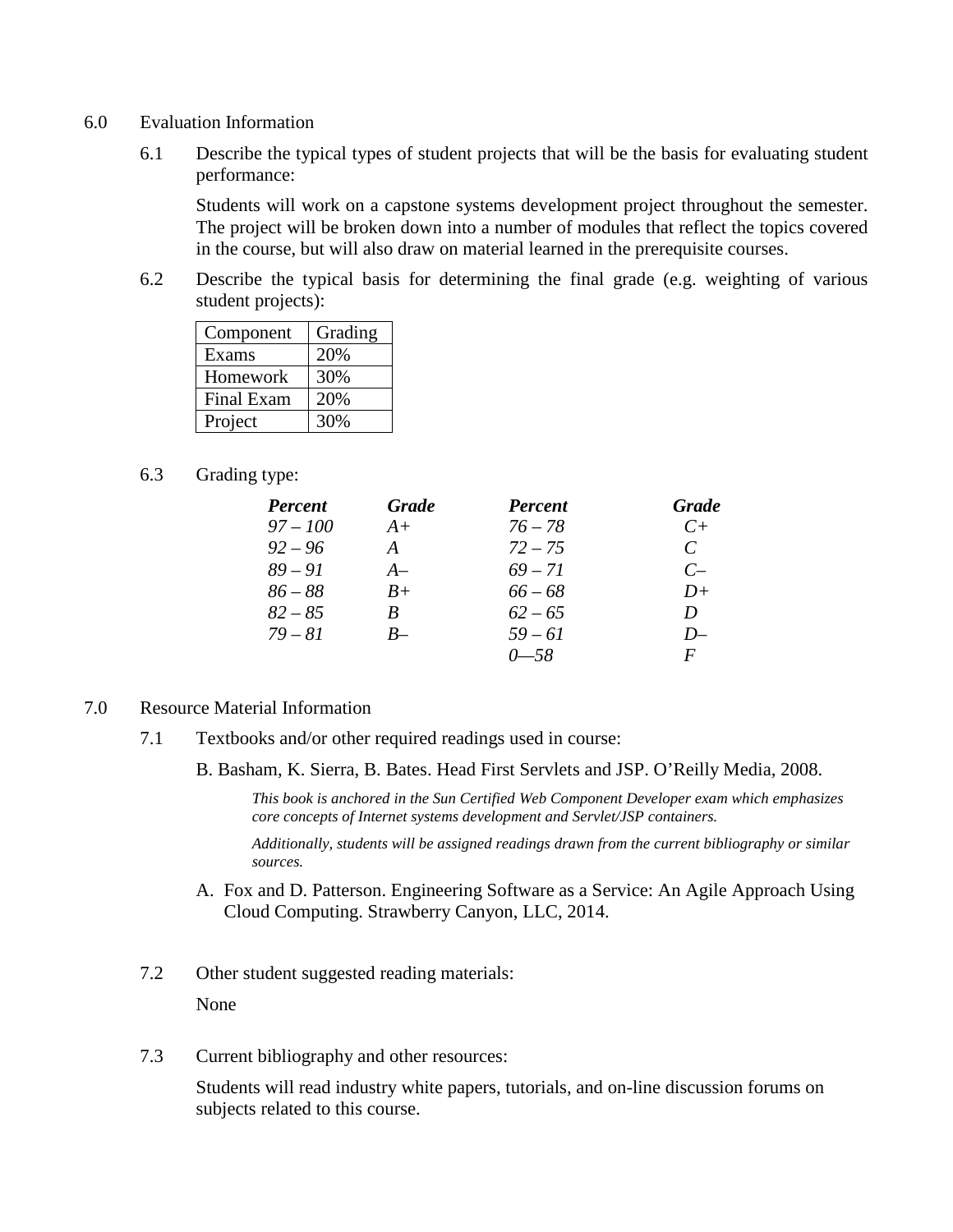- 7.3.1 Ashmore, D. (2014) "The Java EE Architect's Handbook, Second Edition: How to be a successful application architect for Java EE applications", DVT Press.
- 7.3.2 Arlow, J., Neustadt, I. (2001). UML and the unified process: Practical objectoriented analysis and Design. Addison Wesley.
- 7.3.3 Booch, G., Maksimchuk, R., Engle, M. (2007) "Object-Oriented Analysis and Design with Applications (3rd Edition)", Addison-Wesley.
- 7.3.4 Cusumano, M. and Yoffie. D. (1998) Competing on Internet Time: Lessons from Netscape and Its Battle with Microsoft. Free Press/Simon & Schuster, New York.
- 7.3.5 Cusumano, M. and Yoffie. D. (1999) "Software Development on Internet Time," Internet Computing, IEEE, Piscataway: NJ. Vol. 32, No. 10; OCTOBER 1999, pp. 60-69
- 7.3.6 Fowler, M. (2002) "Patterns of Enterprise Application Architecture", Addison-Wesley.
- 7.3.7 Gamma, E., Helm, R., Johnson, R., Vlissides, J. (1994) "Design Patterns: Elements of Reusable Object-Oriented Software", Addison-Wesley.
- 7.3.8 Guide to the Software Engineering Body of Knowledge SWEBOK (2004), Executive Editors: Alain Abran and James W. Moore, Pierre Bourque and Robert Dupuis. IEEE, Piscataway: NJ.
- 7.3.9 Läufer, Konstantin, "A Hike through Post-EJB J2EE Web Application Architecture" Computing in Science & Engineering Sept/Oct 2005. On 10/13/08 online at http://tinyurl.com/5xyo6y (which redirects to computer.org)
- 7.3.10 Szyperski, C (2002) "Component Software: Beyond Object-Oriented Programming, 2nd Ed.," Addison-Wesley, Harlow: England.
- 7.3.11 Yener, M., Teedom, A., Rahman, R. (2015) "Professional Java EE Design Patterns", Wrox.

## 8.0 Other Information:

- 8.1 Accommodations statement:
- 8.2 Other:
- 8.3 Author(s):

Zachary Fowler, Harvey Siy

9.0 Computer Science Accreditation Board (CSAB) Category Content (class time in hours):

| <b>CSAB Category</b>                   | Core | Advanced |
|----------------------------------------|------|----------|
| Data structures                        |      |          |
| Computer organization and architecture |      |          |
| Algorithms and software design         |      |          |
| Concepts of programming languages      |      |          |

10.0 Oral and Written Communications:

Every student is required to submit at least 1 written reports (not including exams, tests, quizzes, or commented programs) to typically 6 pages and to make 1 oral presentations of typically 15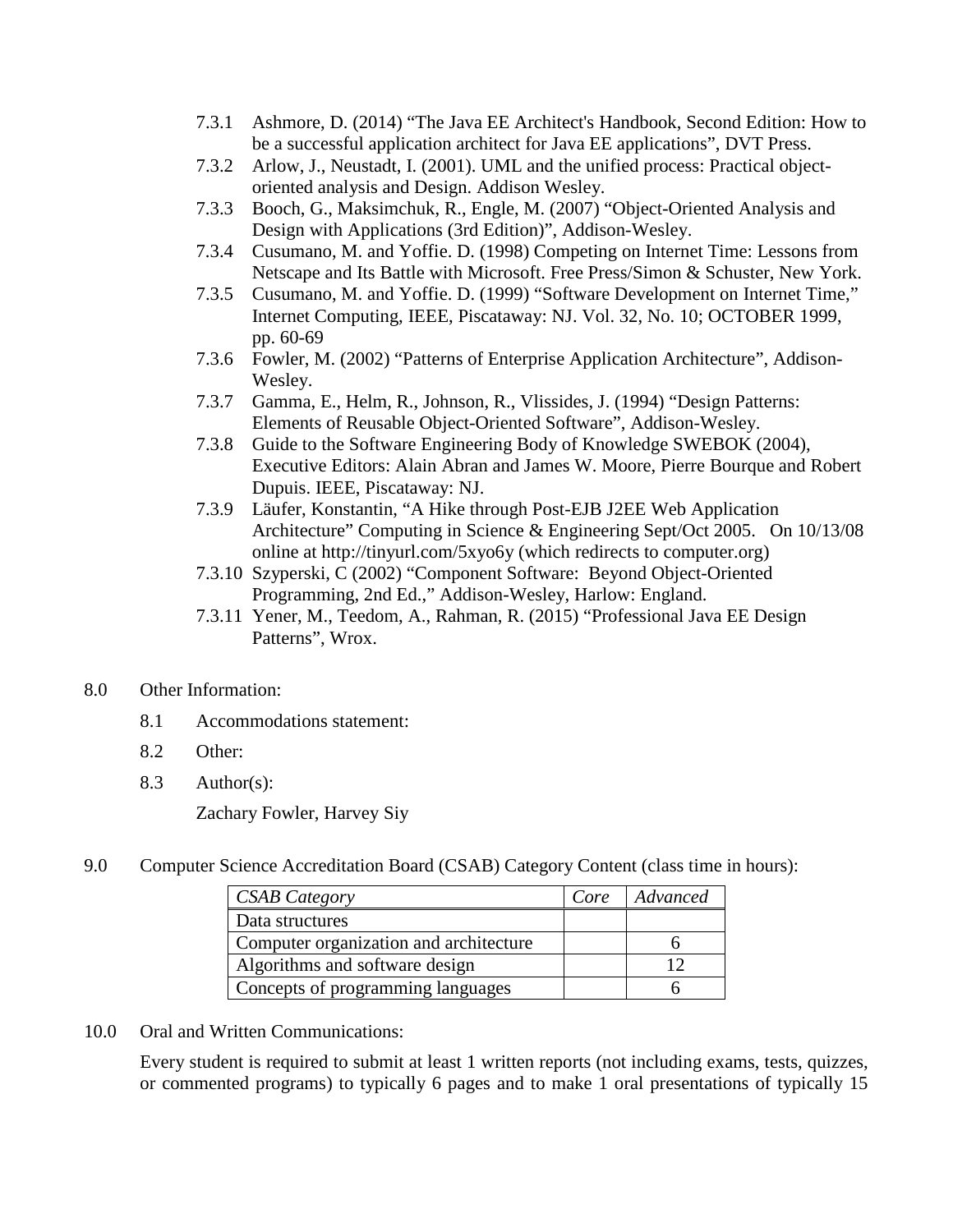minutes duration. Include only material that is graded for grammar, spelling, style, and so forth, as well as for technical content, completeness, and accuracy.

11.0 Social and Ethical Issues:

No coverage

12.0 Theoretical content: Please list the types of theoretical material covered, and estimate the time devoted to such coverage.

Contact Hours

12.1 Concepts of applications and infrastructure architecture, including physical and logical architecture, and component-based construction of software systems 6.0

## 13.0 Problem analysis:

Please describe the analysis experiences common to all course sections.

Students will learn to conduct analysis using an object-oriented paradigm.

#### 14.0 Solution design:

Please describe the design experiences common to all course sections.

Students will learn contemporary techniques and technologies in the design, development, and integration of web-enabled information systems. Specifically, students will learn to define appropriate architectures for distributed applications systems and the infrastructure supporting them, conduct design, and implementation using an object-oriented paradigm; and they will create Internet-based, distributed systems.

| <b>Date</b> | Change                                  | By whom | <b>Comments</b>                 |
|-------------|-----------------------------------------|---------|---------------------------------|
| 4/30/2003   | In the methodologies unit, replace JAD, | Wolcott | JAD, RAD, prototyping, and      |
|             | RAD, prototyping, and system life-cycle |         | system life-cycle are covered   |
|             | with agile methodologies, particularly  |         | adequately in ISQA 4110 and     |
|             | extreme programming.                    |         | ISOA 4120.                      |
| 6/25/03     | ABET clean-up                           | Wolcott |                                 |
| 10/13/08    | Added homework, presentation, and       | Payne   | Currently, web services and SOA |
|             | textbook. Replaced ORBs with SOA.       |         | are more common than ORBs in    |
|             |                                         |         | the field.                      |
| 12/10/08    | Inserted the mapping table between      | Siy     |                                 |
|             | program outcomes and course objectives  |         |                                 |
| 6/16/2011   | Updated prerequisites and bibliography  | Siy     | Added CSCI 3830 and 4830 as     |
|             |                                         |         | prerequisites to reduce         |
|             |                                         |         | duplication of content.         |
| 7/29/2011   | Updated format to standard template     | Siy     |                                 |
| 3/3/2015    | <b>Updated references</b>               | Siy     |                                 |

## **CHANGE HISTORY**